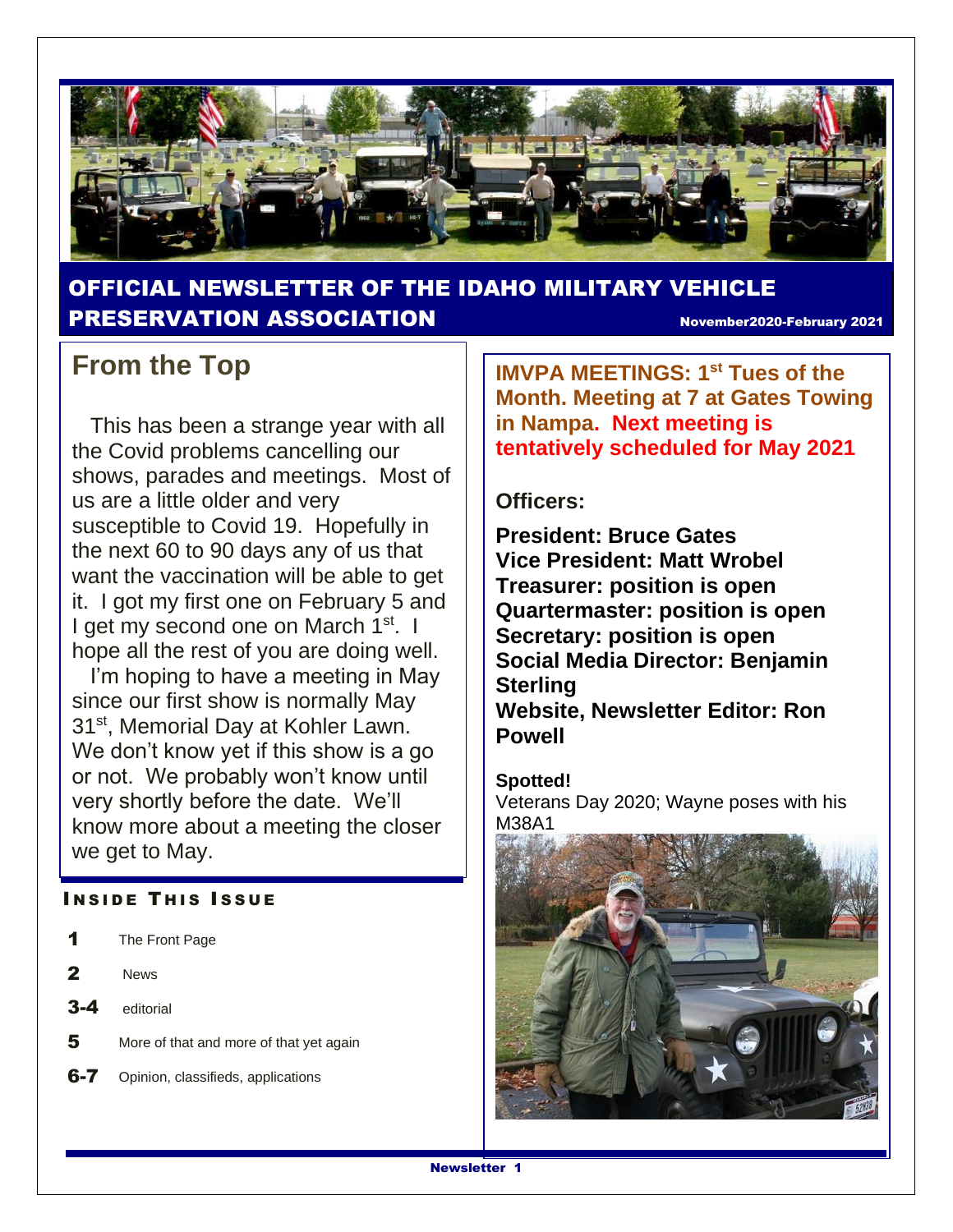We have finished with the sale of Dr. Phil Krueger's collection. I want to thank all of you that bought items and helped to move and clean up the area where the collection was held. I still have a few items of canvas that I am giving away so if you are interested stop by my office and take a look. Most of the pieces I don't recognize but maybe someone else will.

 Mrs. Krueger was very appreciative and was stunned when I kept handing her stacks of hundred dollar bills. She said " I thought I was going to pay you to haul all that stuff away. I didn't know it was worth money."

 I've been having some trouble with old military vehicles getting titled. Some go right through while others are returned to me or they lay on someone's desk for months until I call. I had a meeting on Wednesday, February 17<sup>th</sup> with Idaho Transportation Department and we got a lot of problems and misunderstandings straightened out. Hopefully we can get titles done a little faster. All county DMV's have been given a new program for titles and license plates so the employees had to undergo training for the new program and the transfer of information from the old to the new did not go very well. Consequently DMV's are three months behind on title work.

-Bruce Gates President, IMVPA

### **It was in the news…**

-The savvy reader will notice this newsletter covers the gap from

November 2020 to present because the editor wasn't available during that time. No-one stepped up to keep it going, nor did anyone notice that the newsletter ever stopped. Oh the pain.

-Did you know we had a website? Go to Idahomvpa.org.

**- Routine bidness, I mean business. This time of year we collect dues, but no dues will be collected for 2020 because of COVID. How will 2021 work out? That depends on if you're an optimist or not.**

**-This time of year we conduct elections, but that is put off until the next in person club meeting. You are highly encouraged to run for any office! We need leaders and the leaders need leaders! We especially need a new and competent newsletter editor! Just sayin…**

**wanted: your newsletter articles, photos, and editorials. The winter spring summer fall and covid months are a great time to submit editorials and stories. Send them in now!**

### **Favorite submitted quote of the quarter**

War is an ugly thing, but not the ugliest of things. The decayed and degraded state of moral and patriotic feeling which thinks that nothing is worth war is much worse. The person who has nothing for which he is willing to fight, nothing which is more important than his own personal safety, is a miserable creature and has no chance of being free unless made and kept so by the exertions of better men than himself. -John Stuart Mill

❖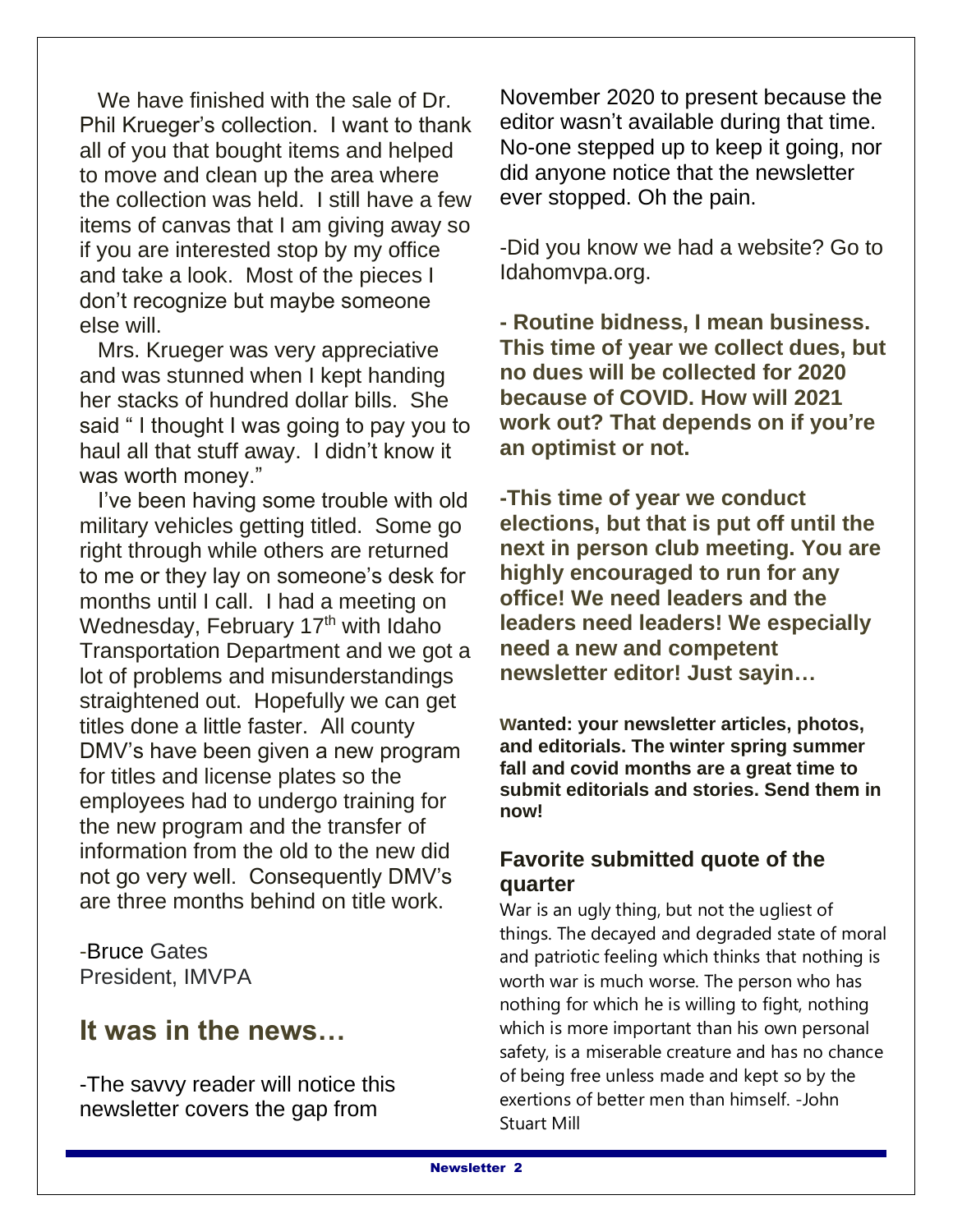# **Radioactive Spark Plugs by Bruce Gates**

<https://www.orau.org/ptp/collection/consumer%20products/sparkplugs.htm> Firestone Spark Plugs with Polonium Electrodes

 Nick Wilson, our member in England found a set of Firestone Spark Plugs and bought them. He had them shipped to me (thanks a lot) so I could send them on to him in England. I had never heard of them and had never seen them before so I began to do a little research on them.

 There is a link above that will give you some great information on them. They seemed to have appeared on the scene about 1940. The first ones were patented in 1924 by a young shyster named Alfred Hubbard. He used radium in his plugs but Firestone used Polonium, which is the most radioactive substance in the world and is found only in Poland and was discovered by Madam Currie.

 I guess they figured they would have a little nuclear explosion every time a sparkplug fired. The article says they did improve conductivity and gave a hotter spark but only for 138 days. Then they were about the same as a standard sparkplug.

 I had the plugs sitting on my desk until I did the research then I moved them rather quickly to the other side of my office. I haven't got around to checking them with a Geiger counter yet to see if they are still radioactive or not.

There are some very strange things that come through this office.

(don't carry these around in your pocket too long -ed)

# **MVCC event Plymouth Calif by Don Wadley**

 I thought all of you would like to hear what's going on for the Spring MVCC meet in California at Plymouth (April 14-19t[hMVCC Spring Meet at Camp Plymouth](http://www.mvccnews.net/spring-meet.html)  [\(mvccnews.net\)](http://www.mvccnews.net/spring-meet.html) -ed. The meet will be held period !!! It will definitely take a new shape this coming year due to the Pandemic. Chris and the board of directors have been working very closely with the local Health dept and local fairground officials. A few high points of what i know about this event;

- > 1. It will not be advertised to the public
- > 2. it will not be open to the public; campers only!!

> 3. Wearing of masks is mandatory and a condition with the health dept for holding the event. The RV camp ground, the Fair grounds and the local Health Dept have the ability to cancel and close the event for non compliance of the mask rules. If this happens during the event because of non compliance there will be no refunds of any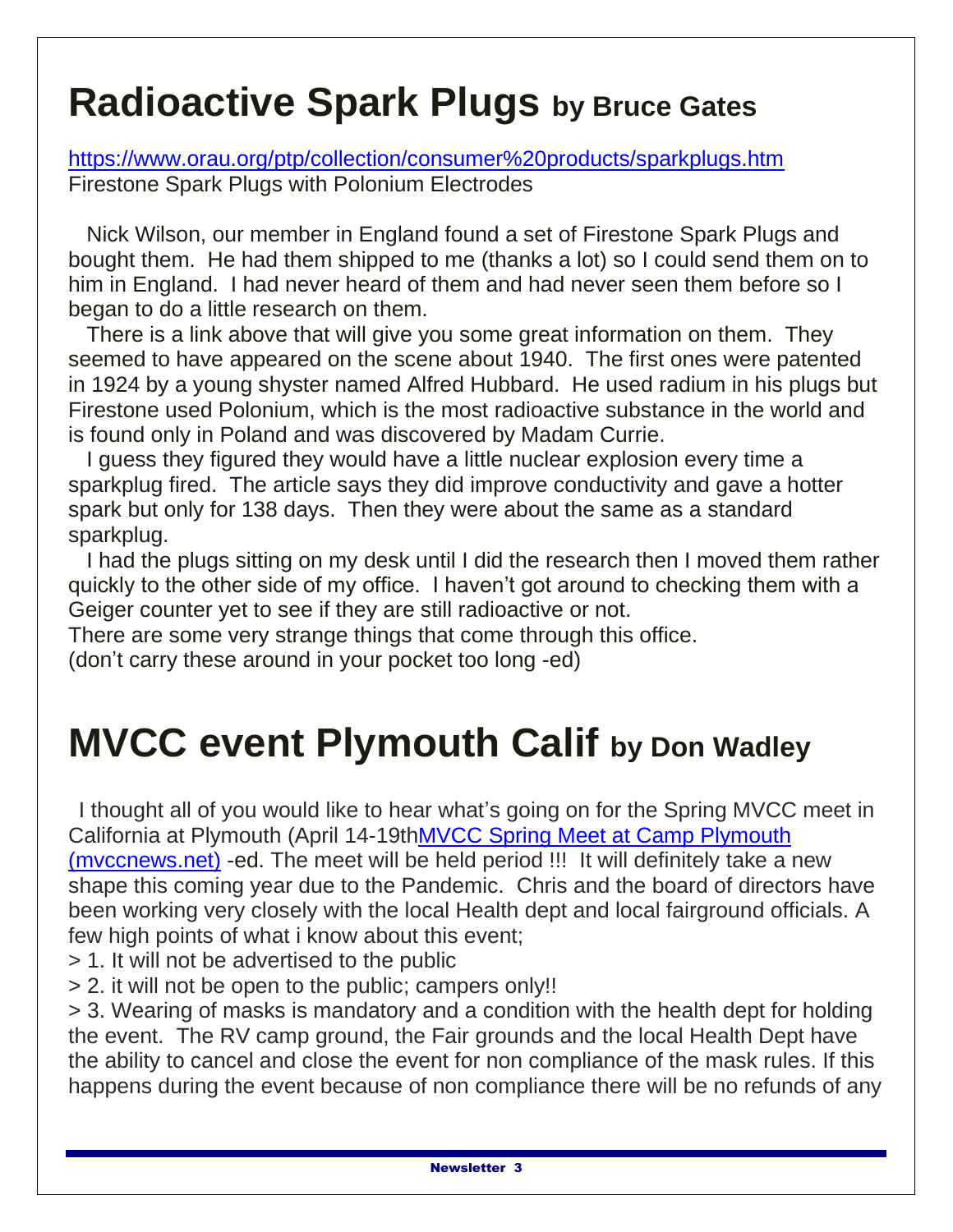camping fees at either the RV park or Fair grounds. One of the reasons that the general public is not invited is that they have no skin in the game if they don't wear a mask. All of us camping there should be motivated to keep the event open. If you won't wear a mask - DON"T COME !!!!!!

> 4. This event is booked for this year as an "OPEN MUSEUM" and conforms to current state rules. Of course this can change at any time.

> 5. If the event is canceled at Plymouth by either the Health dept or the camping facilities prior to us arriving, a back up plan is in place and will be rolled out. It will not have the amenities of Camp Plymouth but the event will be held, even if there is only one person there! Let's hope it doesn't come to that and that the pandemic situation starts to improve.

> 6. reservation information was emailed to members on Dec 18<sup>th</sup>. As new data is available i will keep you informed.

# **Veterans Day by Don Wadley**

Here are a few of the pics from the pseudo Veterans Day parade. we traveled the normal parade route in reverse and then did the Veterans Hospital loop. Joe brought his M37, Wayne his M38A1 and I brought my M38. Weather was a cool 34 degrees but otherwise a very nice day and sunny. Many people either waved or honked their horns as we drove by. We ate after the parade at one of the Taco trucks which are scattered all over downtown. We ate in the back of Joe's M37 while it snowed briefly on us. A good day was had by all.

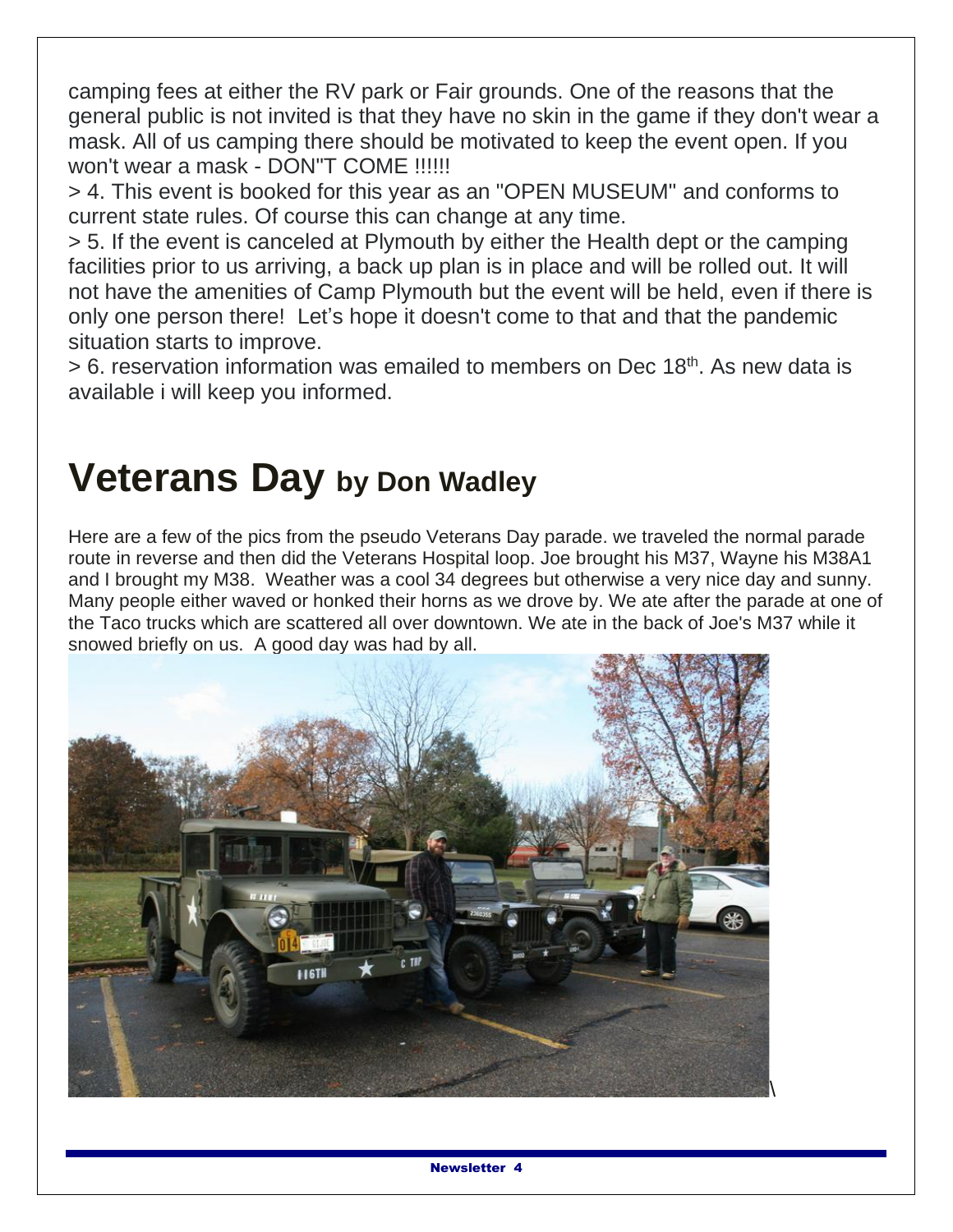

## **His glass is half empty. -By anonymous**

 Back by popular demand! Hey Mr. Editor, this article is the only reason your trashy newsletter even gets read, and it's the only reason the letter writing campaign even happened in the first place to get this newsletter brought back! (actually none of that happened, -ed). I'm so glad the year 2020 is behind us, and some say 2021 couldn't possibly be worse but then crazy Joe was elected. (no more politics anonymous, this is your only warning, -ed). And if that isn't bad enough, I've been crying myself to sleep every night because my hero Rush Limbaugh passed away. I've been inconsolable ever since. (ok, I'll let that one pass, I feel the same way, ed).

 So 2021 started off rough, and if Covid season continues then we'll have no military vehicle events AGAIN. Plus with the price of gas going up I won't be able to afford to drive a M37 anywhere! I mean they get what, 4.3 miles per gallon? I think the M1 Abrams is better on gas than that! In fact I think the future is so bleak for our hobby that once the gubmint has taken all the guns they'll come after our military vehicles too. I think that rant deserves several pages in the next newsletter! (uh, I think not, -editor).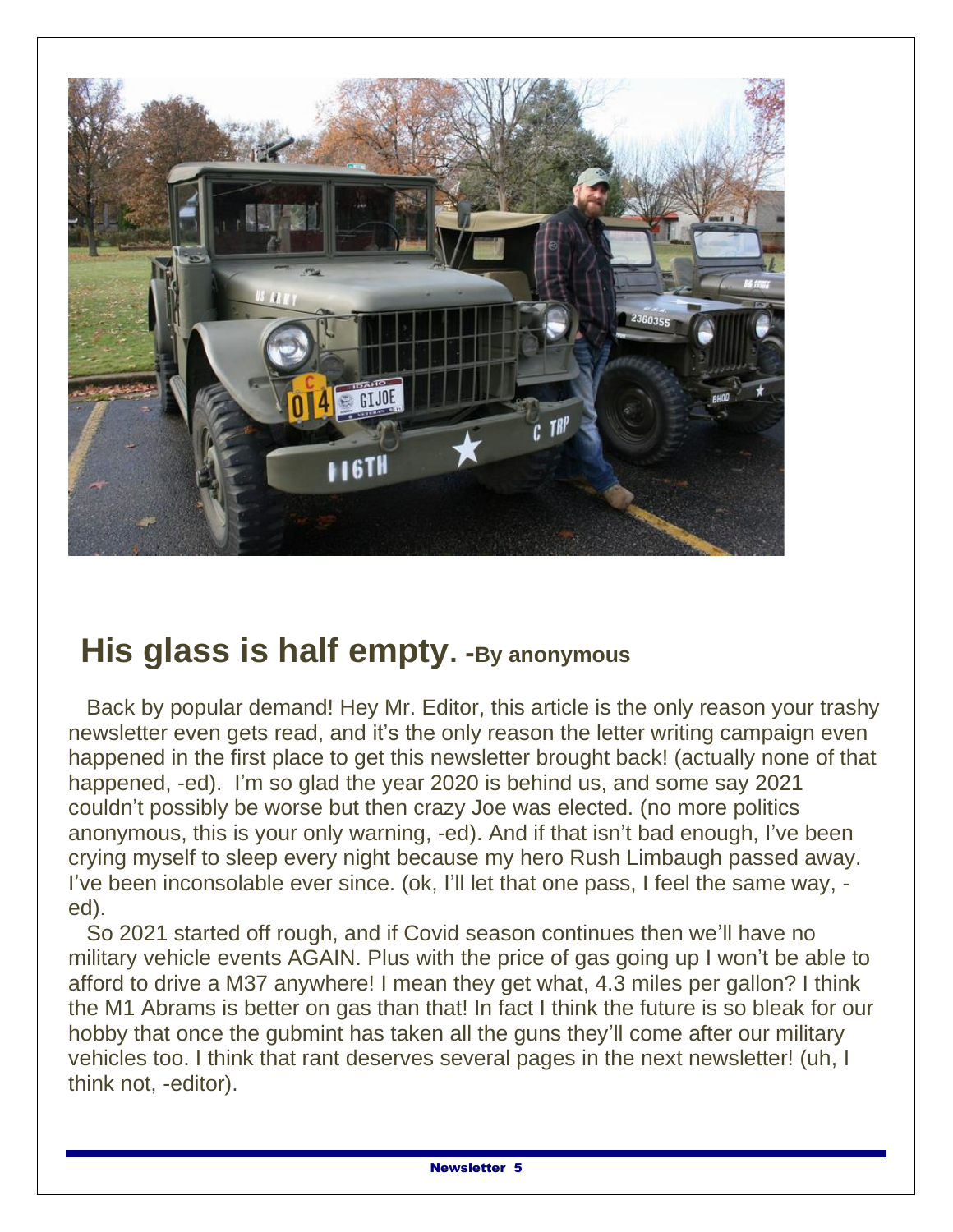### **YOUR FREE CLASSIFIED ADS, free free free and free -All ads need to be renewed! Checks payable to…oh yeah, ads are free!**

**Having trouble titling your HMMWV in your state**? We may be able to help !! Please e-mail as much information about your problem as possible and let us know is you will participate in a Class Action lawsuit (not required) if so e mail [hmmwvowner@gmail.com](mailto:hmmwvowner@gmail.com) ❖

## **Idaho Military Vehicle Preservation Association Membership Application**

**-Since 1993, an Idaho Organization has been dedicated to the preservation of old and historic military vehicles. The IMVPA encourages the acquisition, preservation, restoration, and the public education of historic military vehicles. The Idaho club encourages and supports museums, as well as national and community events.**

## **Membership Fees - \$20.00 per year**

| <b>Name</b>        |                                             |           |                                                          |
|--------------------|---------------------------------------------|-----------|----------------------------------------------------------|
| <b>Address</b>     |                                             |           |                                                          |
| City_____________  |                                             | State Zip |                                                          |
| Email              |                                             |           |                                                          |
| <b>Phone</b>       |                                             |           |                                                          |
|                    | Please mail this membership application to: |           |                                                          |
| <b>Bruce Gates</b> |                                             |           |                                                          |
| <b>PO Box 592</b>  |                                             |           |                                                          |
| Nampa, Idaho 83653 |                                             |           |                                                          |
|                    |                                             |           | Ownership of a military vehicle in not a requirement for |
|                    |                                             |           |                                                          |

**membership! Monthly meetings are held on the first Tuesday of the month at 7:00 PM. Please call (208) 890-2249 for more information.**

### **Are you a member of the Military Vehicle Preservation Association, or MVPA!**

Why join? You get access to thousands of members worldwide for information, vehicles, parts, resources and a community of shared enthusiasm; Premium publications – *ARMY MOTORS* and *SUPPLY LINE,* the best in the hobby from the **only** international historic military vehicle association; An organization that supports pro-HMV legislation to protect your access to vehicles, parts and vehicle usage; Doing your part to support vehicle and archival preservation and research; Preferred pre-registration status and vehicle judging access for the annual convention; Reduced ad rates in SUPPLY LINE; Access to the members only website section and directory; A vote and voice in the operation and direction of the MVPA Go to MVPA.org, or